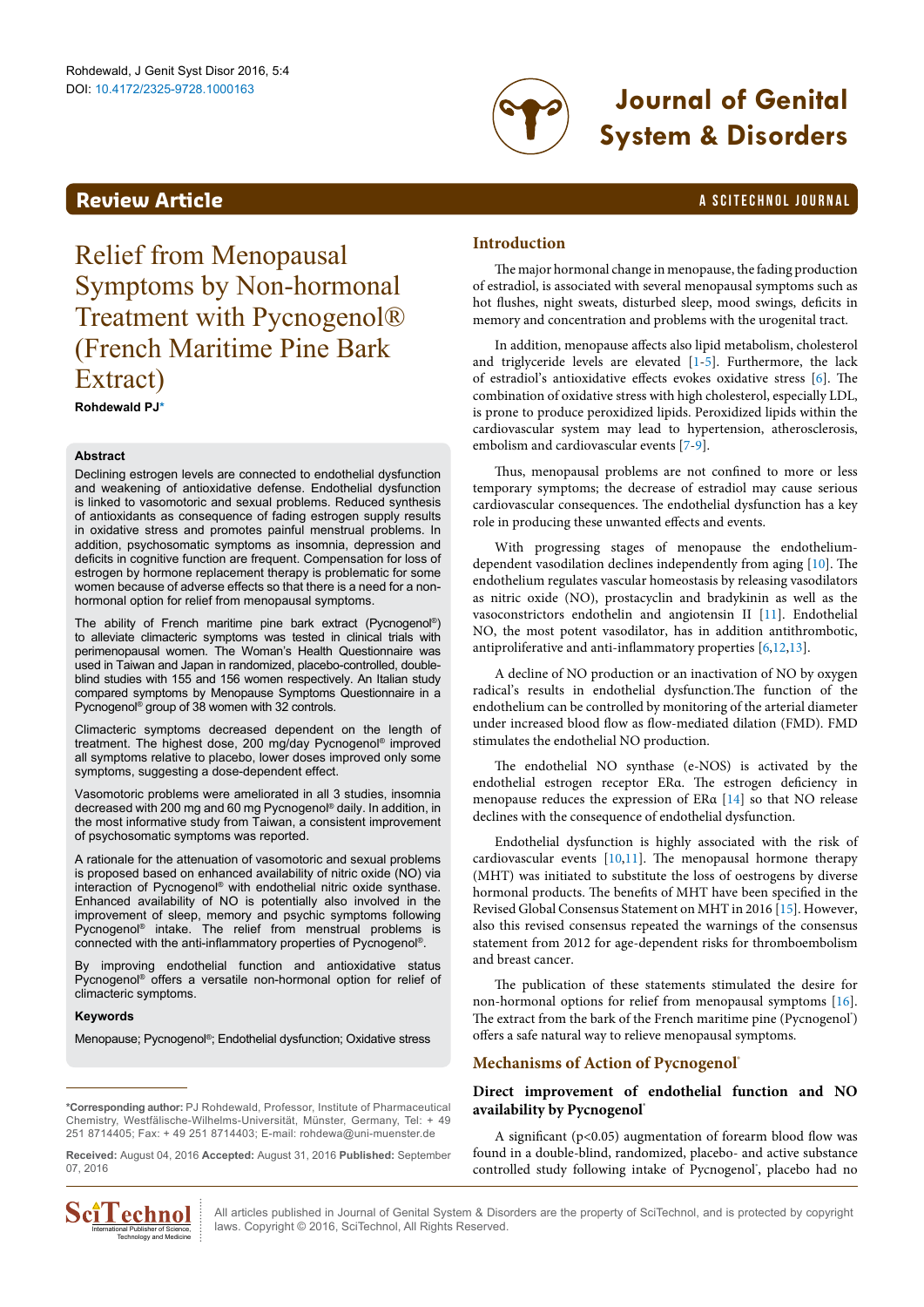*Citation: Rohdewald PJ (2016) Relief from Menopausal Symptoms by Non-hormonal Treatment with Pycnogenol® (French Maritime Pine Bark Extract). J Genit Syst Disor 5:4.*

#### *doi: 10.4172/2325-9728.1000163*

effect [[17](#page-4-12)]. The administration of an NO-synthase inhibitor abolished the effect completely, suggesting that Pycnogenol' increased blood flow by enhancing NO production.

This study confirmed results of an ex-vivo study on aortic rings [[18](#page-4-13)]. Pycnogenol' exerted an endothelium dependent relaxing effect on the contracted aortic tissue. Relaxation could be counteracted by an inhibitor of e-NOS, but restored by L-arginine, thus demonstrating the enhanced availability of NO following exposure to Pycnogenol® [[18](#page-4-13)].

Another double-blind, randomized and placebo-controlled study with cardiovascular patients could demonstrate an improved flow mediated vasodilation under Pycnogenol', but not with placebo [[19](#page-4-14)].

These 3 studies point to an improvement of endothelial function via enhanced availability of NO under the influence of Pycnogenol'.

# **Improvement of endothelial function with Pycnogenol® by interaction with vasoactive substances**

In addition to enhancement of NO availability, Pycnogenol® interacts with a second vasodilator. In diabetic patients, the blood levels of the vasodilator prostaglandin F1a increased significantly after supplementation with Pycnogenol<sup>®</sup> [[20](#page-4-15)]. On the other side of the vascular homeostasis, Pycnogenol' reduced blood levels of vasoconstrictors as angiotensin II [\[21\]](#page-4-16), thromboxane A2 and endothelin-1 [\[22,](#page-4-17)[23\]](#page-4-18).

These findings demonstrate that Pycnogenol' is able to balance the equilibrium between vasodilation and vasoconstriction thus normalizing endothelial function, which is of outmost importance for maintenance of normal circulation.

#### **Reduction of oxidative stress by Pycnogenol®**

Before menopause, women are protected against free radicals by estradiol which provides antioxidative enzymes via estrogen receptor ERα [\[24\]](#page-4-19). The down-regulation of genes coding for antioxidative enzymes exposes the female organism to oxidative stress. The surplus of free radicals inactivates NO and produces lipid peroxides, starting the process of athero-sclerosis and cardiovascular diseases.

The gap in antioxidative defense may be filled in by supplementation with antioxidants like Pycnogenol'. In numerous clinical studies, Pycnogenol® has shown its potential as a very potent scavenger of free radicals. It increased the total antioxidant status of plasma in menopausal women, in patients with erectile dysfunction [[25](#page-4-20)] and normal healthy volunteers [\[26\]](#page-4-21) and decreased plasma free radicals in smokers [\[27\]](#page-4-22), menopausal women [\[28\]](#page-4-23) and subjects with borderline hypertension [29], with high oxidative stress [[30](#page-4-24)], diabetic retinopathy [[31](#page-4-25)], healthy professionals [\[32](#page-4-26)] and patients with psoriasis [[33\]](#page-4-27) and athletes [\[34\]](#page-5-0).

Experiments with arterial endothelial cells showed a 100% higher activity of superoxide dismutase and catalase and higher glutathione in presence of Pycnogenol' [\[35\]](#page-5-1). As Pycnogenol' itself is an excellent scavenger of free radicals [\[36\]](#page-5-2) and reinforces the enzymatic antioxidative defense, supplementation with Pycnogenol' seems to be an appropriate method for reducing oxidative stress in menopause.

## **Clinical Studies with Menopausal Women**

#### **Relieve of menopausal symptoms**

In a first clinical study with peri-menopausal women, 200 women

were enrolled in a randomized, double-blind, placebo controlled trial at the Department of Obstetrics and Gynecology in Taipei [[37\]](#page-5-3). Patients were included into the study according to their hormone levels: serum levels of FSH> 30 IU/ml and estrogen E2 levels <20 pg/l. Patients received twice daily 100 mg Pycnogenol' capsules or placebo capsules over a period of 6 months. Compliance was controlled by phone every 2 weeks. Climacteric symptoms were evaluated by a Chinese version of the Women's Health Questionnaire (WHQ), designed by Hunter 1992 [\[38](#page-5-4)]. Patients were matched in respect to frequency of climacteric symptoms, age and BMI. The drop-out rate was 22.5%, mainly because of non-compliance, 155 women completed all questionnaires. Questionnaires were collected at visits after 1, 3 and 6 months. Patients had to score symptoms from heavy discomfort 1 to no discomfort 4. The WHQ contains 36 questions relating 9 symptoms.

At inclusion, complaints in both groups were between little discomfort [[3](#page-4-28)] and clear discomfort [\[2\]](#page-4-29) [\(Table 1](#page-2-0)). During treatment, majority of scores in the placebo group remained unchanged, most items improved relative to start, but none was superior to Pycnogenol® treatment. In the Pycnogenol' group, every symptom improved significantly (p<0.001) after 6 months, with a continuous increase to better values over the period of investigation [\(Table 1\)](#page-2-0).

Remarkably, the Taiwanese women in both groups had nearly no problems with vasomotoric symptoms at enrollment, scores indicated little discomfort, values raised to 3.75, indicating nearly no discomfort after 6 months with Pycnogenol'. Clear discomfort was found for memory / concentration and attractiveness in both groups, with improvement to little discomfort under Pycnogenol', but not with placebo. Patients did not report unwanted effects, estradiol levels remained unchanged.

Interestingly, blood pressure decreased slightly, but significantly during treatment ([Table 2\)](#page-2-1). LDL was lowered p<0.001 compared to placebo, HDL increased relative to baseline. Total anti-oxidative status (TAS) increased p<0.01 after 6 months, no changes were observed under placebo at 6 months. No unwanted effects were reported.

In an Italian study, 38 menopausal women received 100mg Pycnogenol' daily, the control group of 32 women remained without supplementation [\[28\].](#page-4-23) All participants of the study were consulted to perform a life style program to limit menopausal symptoms by exercise and a limited consumption of salt, sugar, caffeine and alcohol.

The participants had to score after inclusion and 8 weeks later 33 symptoms listed in the Menopause Symptoms Questionnaire ([www.34-menopause-symptoms.com](http://www.34-menopause-symptoms.com)). Scores ranging from 0 – absence of symptoms – to 4 – very severe symptoms. Whereas no significant change of symptoms was reported in the control group (data not shown), most of the scores in the Pycnogenol' group were improved significantly *vs.* baseline [\(Table 3\)](#page-3-0). The items hot flushes, irregular heartbeat, electric shocks, digestive problems and bloating showed significantly better scores compared to control. No significant changes could be observed for items with very light symptomsseverity at inclusion (not shown in [Table 2\)](#page-2-1). Plasma free radicals dropped from 423 Carr units to 310 under Pycnogenol', whereas values increased from 434 to 441 in the placebo group.

In contrast to the Taiwanese study, hot flushes prominent at inclusion could be reduced to tolerable scores. Even in this comparably short treatment period, most scores could be reduced by one point into the direction of mild symptoms. No unwanted effects were reported, compliance was excellent.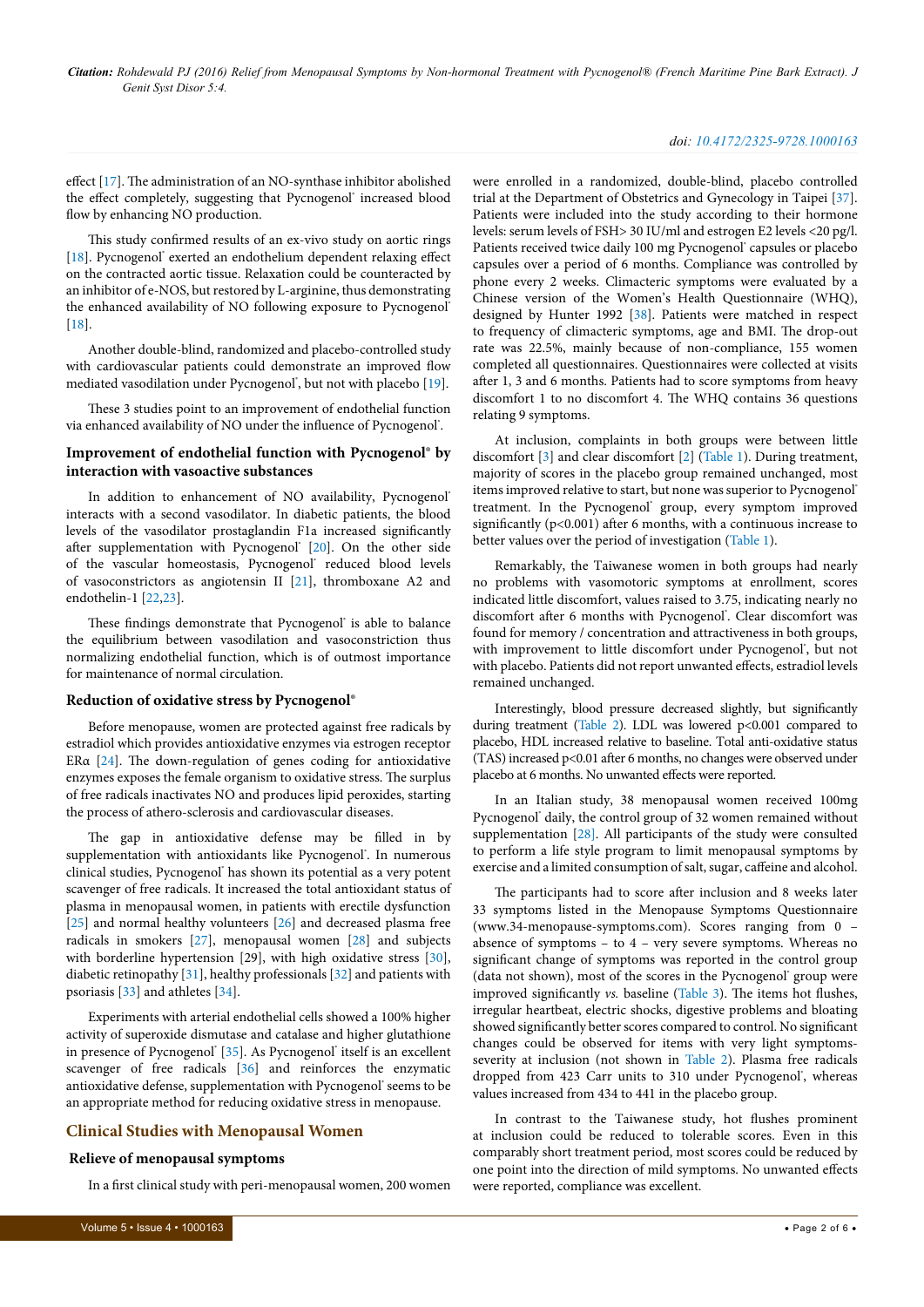### *doi: 10.4172/2325-9728.1000163*

| Pycnogenol <sup>®</sup> group (n= 80) |                   |                              |                           |                               |
|---------------------------------------|-------------------|------------------------------|---------------------------|-------------------------------|
|                                       | <b>Enrollment</b> | 1 month                      | 3 months                  | 6 months                      |
| Somatic problems                      | 2.61(0.97)        | $3.05$ " (0.69)              | $3.14$ " (0.50)           | $3.21$ " (0.41)               |
| <b>Depressed</b>                      | 2.89(0.91)        | 3.16" (0.74)                 | $3.21$ " (0.54)           | $3.29$ " (0.46)               |
| Vasomotoric problems                  | $3.28(0-96)$      | 3.57' (0.59)                 | $3.64$ " (0.50)           | $3.76$ <sup>tt**</sup> (0.43) |
| Memory/concentration                  | 2.39(0.92)        | $2.85$ " (0.77)              | $3.03$ " (0.51)           | $3.06$ " (0.25)               |
| <b>Attractiveness</b>                 | 2.26(0.92)        | 2.77(0.82)                   | $2.98$ " (0.56)           | $3.09$ " (0.28)               |
| Anxiety                               | 2.85(0.91)        | $3.22$ " (0.58)              | $3.27$ " (0.50)           | $3.27$ " (0.44)               |
| <b>Sexual behavior</b>                | 2.67(0.90)        | $3.04^{\circ}$ (0.72)        | $3.18$ " (0.57)           | $3.23$ " (0.42)               |
| Sleep                                 | 2.55(0.88)        | $2.98$ " (0.63)              | $3.22$ " (0.50)           | $3.31$ " (0.47)               |
| <b>Menstrual problems</b>             | 2.89(0.93)        | $3.15$ " (0.68)              | 3.21' (0.53)              | $3.25$ " (0.44)               |
| Placebo group (n= 75)                 |                   |                              |                           |                               |
|                                       | <b>Enrollment</b> | 1 month                      | 3 months                  | 6 months                      |
| Somatic problems                      | 2.57(1.00)        | $2.69$ <sup>ttt</sup> (0.89) | $2.75^{\text{tt}}$ (0.87) | 2.69(0.87)                    |
| <b>Depressed</b>                      | 2.91(0.89)        | 2.99 <sup>t</sup> (0.88)     | 2.91(0.87)                | 2.89(0.80)                    |
| Vasomotoric problems                  | 3.27(0.91)        | 3.25(0.86)                   | 3.28(0.76)                | 3.34(0.71)                    |
| Memory/concentration                  | 2.39(0.90)        | $2.54^{\mathrm{t}}(0.85)$    | $2.64^{\mathrm{t}}(0.82)$ | 2.67(0.82)                    |
| <b>Attractiveness</b>                 | 2.41(0.85)        | 2.58(0.80)                   | 2.63(0.80)                | 2.59(0.80)                    |
| Anxiety                               | 2.91(0.88)        | 2.86(0.85)                   | 2.84(0.87)                | 2.92 (0.88)                   |
| <b>Sexual behavior</b>                | 2.71(0.81)        | 2.76(0.77)                   | 2.81(0.84)                | 2.79 (0.83)                   |
| Sleep                                 | 2.51 (0.919       | $2.67$ <sup>tt</sup> (0.85)  | 2.64(0.86)                | 2.56(0.90)                    |
| <b>Menstrual problems</b>             | 2.80(0.95)        | 2.81(0.87)                   | $2.96tt$ (0.97)           | 2.92(0.85)                    |

#### <span id="page-2-0"></span>**Table 1:** Mean change of the climacteric symptoms evaluated by the WHQ scale.

**Note:** All means of symptoms were stat. sign. different to enrollment for the Pycnogenol® group (p>0.001), not indicated by asterisk. Significant differences to enrollment for the placebo group are indicated as  $p<0.05$ ,

 $t_{\text{p}}$ <0.01,  $t_{\text{p}}$  <0.001.

Significant differences to placebo are indicated by 'p<0.01, "p<0.001.

<span id="page-2-1"></span>**Table 2:** Means and standard deviations of blood pressure, lipid profile and antioxidant status (TAS) before and during intake of Pycnogenol®.

|                          | Pycnogenol® |                     |                               |  |  |  |
|--------------------------|-------------|---------------------|-------------------------------|--|--|--|
|                          | Enrollment  | 3 months            | 6 months                      |  |  |  |
| Systolic blood pressure  | 116.37      | 110.27" (12.75)     | 111.86" (14.09)               |  |  |  |
| Diastolic blood pressure | 72.14       | 69.37 (8.30)        | 69.58 (9.61)                  |  |  |  |
| <b>HDL</b>               | 44.70       | 45.31"(7.31)        | $ 46.75*(8.08) $              |  |  |  |
| LDL                      | 111.44      | $105.27^{t}(25.16)$ | 100.41 <sup>*tt</sup> (24.24) |  |  |  |
| Triglycerides            | 90.37       | 99.32 (55.04)       | 94.46 (55.04)                 |  |  |  |
| <b>TAS</b>               | 1.42        | $1.49$ " (0.14)     | $1.55$ $(0.55)$               |  |  |  |

**Note:** Mean difference to start is significant at the level 0.05°, 0.01°". 0.001°". Mean difference to placebo is significant at the level 0.01 <sup>t</sup>, 0.001 <sup>tt</sup>. (Independent samples t-test.)

Values obtained during treatment with data from enrollment have been compared using the t-test for independent samples significant differences at `p>0.05, ``p>0.01,<br>"`p>0.001.

A third randomized, double-blind, placebo-controlled study was performed at the Department of Obstetrics and Gynecology at the Keiju Medical Center in Nanao City, Japan. 156 peri-menopausal women received either 30 mg Pycnogenol" or placebo twice daily for a period of 12 weeks [\[39\]](#page-5-5), compliance was controlled by counting number of remaining capsules at 4 and 12 weeks. Study was unblinded following statistical evaluation of the data. Patients were contacted in weekly intervals to ensure compliance and asked for unwanted effects. The participants were investigated at 4 and 12 weeks for blood pressure, blood lipid profile and serum levels for FSH, estradiol E2, insulin-like growth factor (IGF), IDF binding protein 3 (IGF BP-3) and dehydroepiandrosterone (DEA).

Menopausal symptoms were evaluated by the WHQ, in addition to the WHQ the Kupperman index was used in the modified form of Abe et al. [[40](#page-5-6)]. Comprising 17 items: hot flushes; perspiration; local sensation of cold; shortness of breath; numbness; hypesthesia; difficulty in falling asleep; fitful sleep; irritability; nervousness;

melancholy; vertigo; nausea; weakness (fatigue); stiff shoulder, pain in joints, muscular pain; headache; palpitation; tingling sensation.

The investigation demonstrated that hormone levels varied profoundly between women, but were neither increased nor reduced by Pycnogenol' relative to placebo. The climacteric symptoms according to WHQ were reduced relative to baseline in every item except formication and abnormal perception by Pycnogenol<sup>®</sup> and placebo. Significant changes vs placebo were observed for vasomotoric items (p<0.0359), sleeping problems (p<0.0025), feeling tired (0.048). The Kupperman index [\(Figure 1\)](#page-4-30) indicated a significant (p<0.05) improvement of menopausal symptoms relative to placebo. No women complained from unwanted effects.

# **Discussion**

The common outcome of the three controlled trials with different ethnics is the gradual improvement of menopausal symptoms following the intake of Pycnogenol'. The symptom relief is time-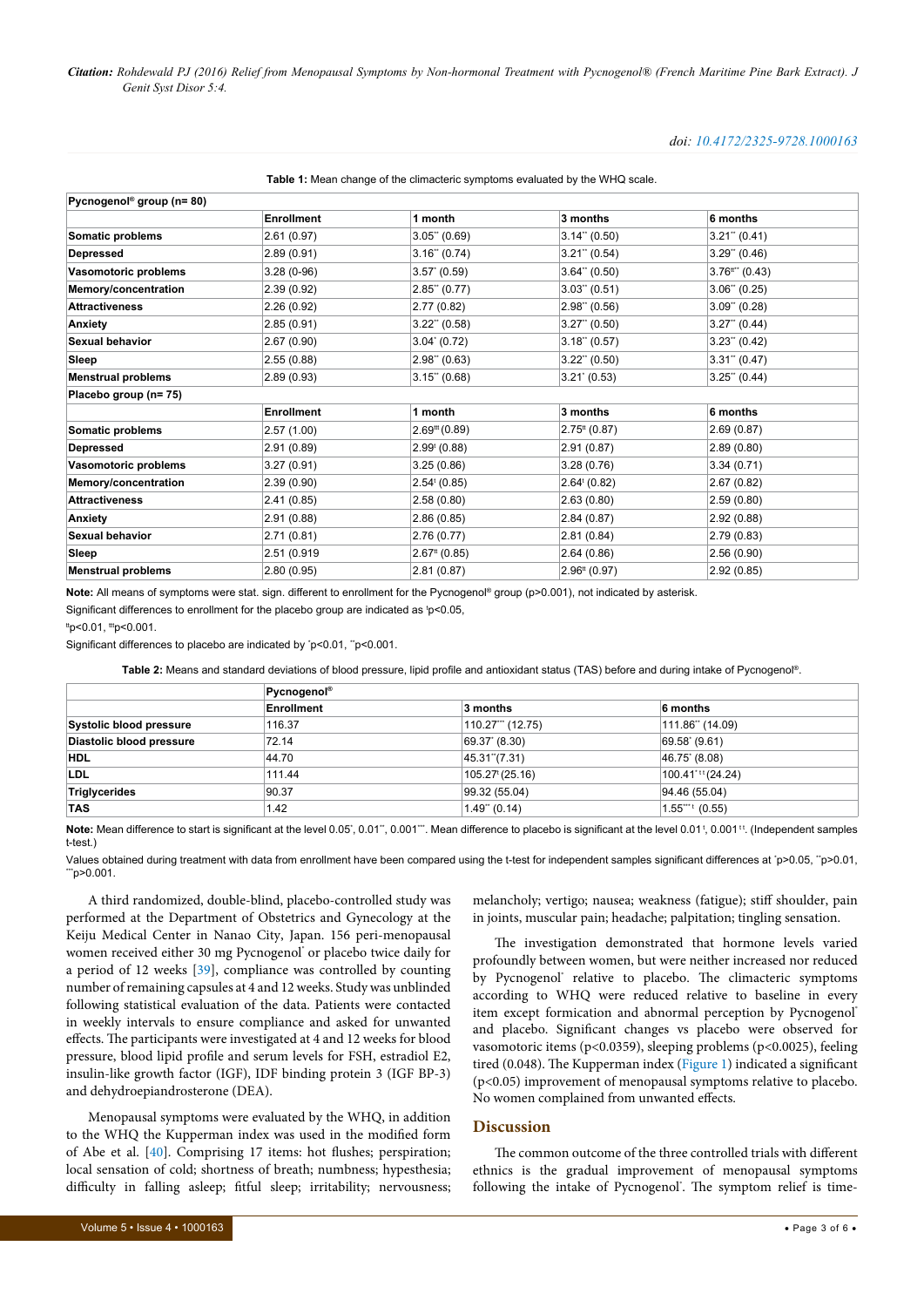<span id="page-3-0"></span>

|                |  |  | Table 3: Scores from the Pycnogenol <sup>®</sup> group from Menopause Symptom |  |  |
|----------------|--|--|-------------------------------------------------------------------------------|--|--|
| Questionnaire. |  |  |                                                                               |  |  |

| Score 0-4                   | <b>Inclusion</b> | 8 weeks  | <b>Statistics</b> |  |  |  |  |
|-----------------------------|------------------|----------|-------------------|--|--|--|--|
| <b>Common symptoms</b>      |                  |          |                   |  |  |  |  |
| 1. Hot flushes              | 3.1; 0.3         | 1.1; 0.5 | 44                |  |  |  |  |
| 2. Night sweats             | 3.1; 0.3         | 2.1;0.8  |                   |  |  |  |  |
| 3. Irregular periods        | 3.7; 0.1         | 2.1; 1.1 | ¥                 |  |  |  |  |
| 4. Loss of libido           | 2.1; 1.1         | 1.1;0.6  |                   |  |  |  |  |
| 5. Vaginal dryness          | 2.2; 1.1         | 1.2; 0.3 |                   |  |  |  |  |
| 6. Mood swings              | 1.9; 0.9         | 1.1; 0.4 |                   |  |  |  |  |
| <b>Changes</b>              |                  |          |                   |  |  |  |  |
| 7. Fatigue                  | 3.3; 0.4         | 2.4; 1.2 |                   |  |  |  |  |
| 8. Hair Loss                | 2.12; 1.1        | 1.2; 0.4 |                   |  |  |  |  |
| 9. Sleep disorders          | 1.3; 1.2         | 1.1; 0.4 |                   |  |  |  |  |
| 10. Difficult concentrating | 2.1;0.9          | 1.1; 0.4 |                   |  |  |  |  |
| 11. Memory lapses           | 2.5; 0.4         | 1.3;0.6  |                   |  |  |  |  |
| 12. Dizziness               | 2.8; 0.3         | 2.1; 1.1 |                   |  |  |  |  |
| 13. Weight gain             | 2.4;0.9          | 2.1; 0.5 |                   |  |  |  |  |
| 14. Incontinence            | 1.7;0.9          | 1.2; 0.3 | <b>NS</b>         |  |  |  |  |
| 15. Bloating                | 3.2; 0.5         | 1.2; 0.3 |                   |  |  |  |  |
| 16. Allergies               | 1.1:0.8          | 0.9;0.4  | NS                |  |  |  |  |
| 17. Brittle nails           | 2.5; 0.2         | 0.9; 1.1 |                   |  |  |  |  |
| 18. Changes in odor         | 1.2; 0.5         | 1; 0.4   | ΝS                |  |  |  |  |
| 19. Irregular heartbeat     | 3.1; 0.4         | 2.3; 0.3 |                   |  |  |  |  |
| 20. Depression              | 1.9; 0.3         | 1.1; 0.4 |                   |  |  |  |  |
| 21. Anxiety                 | 2.9; 0.2         | 1.1; 0.3 |                   |  |  |  |  |
| 22. Irritability            | 3.1; 0.7         | 1.4; 0.6 | ç                 |  |  |  |  |
| 23. Panic disorder          | 2.2; 1.2         | 1.1; 0.3 |                   |  |  |  |  |
| Pain                        |                  |          |                   |  |  |  |  |
| 24. Breast pain             | 2.6; 1.2         | 1.3; 0.3 |                   |  |  |  |  |
| 25. Headaches               | 3.2; 0.3         | 2.2; 0.3 |                   |  |  |  |  |
| 26. Joint pain              | 2.7;0.6          | 0.9;0.3  |                   |  |  |  |  |
| 27. Burning tongue          | 1.1; 0.5         | 1; 0.2   | ΝS                |  |  |  |  |
| 28. Electric shocks         | 2.5; 0.2         | 0.6; 0.2 |                   |  |  |  |  |
| 29. Digestive problems      | 3.1; 0.3         | 1.1; 0.4 | 44                |  |  |  |  |
| 30. Gum problems            | 2.2; 0.55        | 1.2; 0.3 | ï                 |  |  |  |  |
| 31. Muscle tension          | 2.8; 0.3         | 1.1; 0.3 | ï                 |  |  |  |  |
| 32. Itchy skin              | 2.9; 0.3         | 1.2; 0.3 | ç                 |  |  |  |  |
| 33. Tingling extremities    | 2.2; 0.8         | 1.1; 0.3 |                   |  |  |  |  |

**Note:** \* Significant *vs.* baseline, \*\*significant *vs.* control

dependent, as could be demonstrated by the increase of scores obtained after 1, 3 and 6 months [[37\]](#page-5-3). One may conclude that the improvement is also dose-dependent, even when the comparison of the three studies has its limits. However, the fact that the number of symptoms which are significantly different to placebo decreases with the applied dose: 200 mg/day for 1 month produced relief of 8 groups of symptoms [[37\]](#page-5-3), 100 mg/day for 8 weeks improved 5 symptoms out of 33 [[28\]](#page-4-23) and 60 mg/day for 12 weeks ameliorated 3 symptom domains out of 15 [\[39\]](#page-5-5).

As could be expected from the vaso-regulating effect on the endothelium, in all three studies the vasomotoric problems were significantly improved vs placebo. The slight, but significant decrease of blood pressure [[37](#page-5-3)] points also to a better vascular regulation under Pycnogenol". Insomnia, together with feeling tired and worthless, was significantly ameliorated in the study of Kohama [\[39\]](#page-5-5), sleep problems were significantly improved also in the study of Yang [\[37](#page-5-3)]. The Italian women had no sleep problems at enrollment or at the end of the study [[28](#page-4-23)].

#### *doi: 10.4172/2325-9728.1000163*

The ability of Pycnogenol' to enhance NO production could give the rationale also for the improvement of sleep problems. As shown in animal experiments. NO makes a key contribution to daily homeostasis of sleep [[41\]](#page-5-7). NO synthase containing neurons overlap in different regions of the brain neurons contributing to sleep mechanisms. NO in neurons of the pontine tegmentum favors sleep [\[42,](#page-5-8)[43\]](#page-5-9). The inhibition of NO synthase in turn suppresses sleep [\[43-](#page-5-9)[45\]](#page-5-10). These results from mechanistic animal experiments highlight the role of NO for sleep-wake regulation. The improvement of sleep – or decrease of tiredness – could be related to an activation of NO by Pycnogenol<sup>®</sup>.

The improvement of another domain of the questionnaires, the psychosomatic symptoms, could be also related to the elevated production of NO under the influence of Pycnogenol'. In three clinical studies with students [\[46](#page-5-11)], professionals [[32](#page-4-26)] and elderlies [[30](#page-4-24)] the intake of Pycnogenol' evoked better scores for memory and learning and a positive mood.

"Loss of estrogen jeopardizes the integrity of brain in menopause", results in neuronal damage and apoptosis [[47\]](#page-5-12). Furthermore, estrogen modulates the release of neurotransmitters acetylcholine, norepinephrine and dopamine [[47](#page-5-12)]. NO, as another neurotransmitter, is involved in the process of memory and learning. Activity of n-NO synthase increases during learning, as has been shown in several animal experiments [\[48](#page-5-13)]; NO also modulates the levels of dopamine, norepinephrine and serotonin [\[49](#page-5-14)[,50\]](#page-5-15). These NO-mediated mechanisms could provide the basis for the beneficial effects of Pycnogenol' on concentration and learning and on the psychosomatic symptoms as depression, anxiety and on the other side, attractiveness.

The domain Sexual Behavior is also closely linked to NO and endothelial health. The abundance of e-NOS in the endothelium of sinusoids and blood vessels of the erectile tissue of the vaginal anterior wall and clitoris tissue signalizes the importance of NO for female sexual activity [\[51](#page-5-16)]. An increased availability of NO will lead to better blood flow into the genital tract and to subsequent lubrication. Even when NO is only one part of the many factors stimulating female sexual activity, the relaxation of blood vessels mediated by e-NOS, as a central component for a successful sexual activity, is most probably the reason for Pycnogenol"s positive effects on female sexual behavior.

The anti-inflammatory activities of Pycnogenol<sup>®</sup> have been shown to reduce menstrual pain [[52\]](#page-5-17), pain from dysmenorrhea [[53\]](#page-5-18), endometriosis [[53](#page-5-18)] and pain in late pregnancy [\[54\]](#page-5-19). Pycnogenol''s analgetic effects are caused by inhibition of anti-inflammatory mediators [[55](#page-5-20)[,56](#page-5-21)]. Therefore, a reduction of menstrual problems, as observed [\[52,](#page-5-17)[53\]](#page-5-18) in the trial of Yang et al. [\[37](#page-5-3)], was to expect.

# **Conclusion**

3 clinical studies demonstrated that menopausal symptoms were improved, yet not completely removed with Pycnogenol', improvements were time- and dose-dependent.

The relief from menopausal symptoms reported in the 3 clinical studies is most probably based on the improvement of endothelial function and the reduction of oxidative stress by Pycnogenol'. The positive effects on blood pressure, vaso-motoric problems and on sexual behavior could be related to the vasodilation caused by NO via stimulation of e-NOS by Pycnogenol'. The improvement of sleep, memory and concentration of the menopausal women could be related to an enhanced availability of NO in the brain under the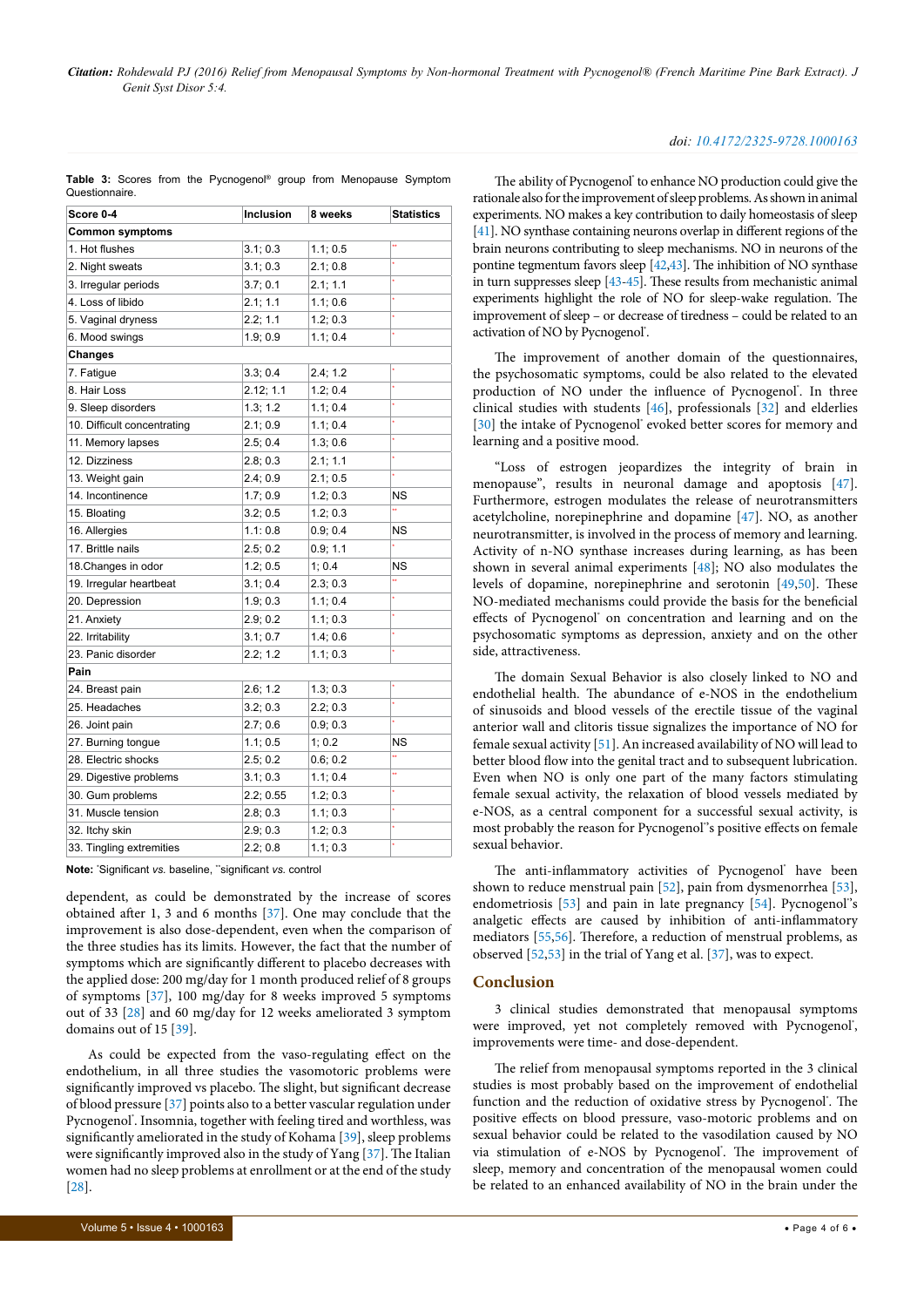*Citation: Rohdewald PJ (2016) Relief from Menopausal Symptoms by Non-hormonal Treatment with Pycnogenol® (French Maritime Pine Bark Extract). J Genit Syst Disor 5:4.*

<span id="page-4-30"></span>

influence of Pycnogenol'. Better sleep and mental fitness will lead to a better quality of life, thus reducing negative feelings like anxiety of depression.

As none of the participants in the studies complained about unwanted effects, and Pycnogenol® has shown in clinical studies with 12.000 subjects only mild side effects in the same range as placebo, Pycnogenol' provides a safe non-hormonal option for relief from menopausal symptoms.

#### **References**

- <span id="page-4-0"></span>1. [De Aloysio D, Gambacciani M, Meschia M, Pansini F, Bacchi Modena A, et](http://www.atherosclerosis-journal.com/article/S0021-9150(99)00315-9/abstract)  [al. \(1999\) The effect of menopause on blood lipid and lipoproteine levels.](http://www.atherosclerosis-journal.com/article/S0021-9150(99)00315-9/abstract)  [Atherosclerosis 147: 147-153.](http://www.atherosclerosis-journal.com/article/S0021-9150(99)00315-9/abstract)
- <span id="page-4-29"></span>2. [Graff-Iversen S, Thelle DS, Hammar N \(2008\) Serum lipids, blood pressure](http://cpr.sagepub.com/content/15/1/83.long)  [and body weight around the age of the menopause. Eur J Cardiovasc Prev](http://cpr.sagepub.com/content/15/1/83.long)  [Rehabil 15: 83-88.](http://cpr.sagepub.com/content/15/1/83.long)
- <span id="page-4-28"></span>3. [Peters HW, Westendorp IC, Hak AE, Grobbee DE, Stehouwer CD, et al.](http://127.0.0.1/?genre=article&sid=nlm:pubmed&issn=0954-6820&date=1999&volume=246&issue=6&spage=521)  [\(1999\) Menopausal status and risk factors for cardiovascular disease. J](http://127.0.0.1/?genre=article&sid=nlm:pubmed&issn=0954-6820&date=1999&volume=246&issue=6&spage=521)  [Intern Med 246: 521-528.](http://127.0.0.1/?genre=article&sid=nlm:pubmed&issn=0954-6820&date=1999&volume=246&issue=6&spage=521)
- 4. [Farish E, Fletcher CD, Hart DM, Smith ML \(1990\) Effects of bilateral](http://onlinelibrary.wiley.com/doi/10.1111/j.1471-0528.1990.tb01721.x/abstract)  [oophorectomy on lipoprotein metabolism. Br J Obstet Gynaecol 97: 78-82.](http://onlinelibrary.wiley.com/doi/10.1111/j.1471-0528.1990.tb01721.x/abstract)
- <span id="page-4-1"></span>5. [Lip GY, Blann AD, Jones AF, Beevers DG \(1997\) Effects of hormone](http://www.ahjonline.com/article/S0002-8703(97)70062-0/abstract)[replacement therapy on hemostatic factors, lipid factors, and endothelial](http://www.ahjonline.com/article/S0002-8703(97)70062-0/abstract)  [function in women undergoing surgical menopause: implications for](http://www.ahjonline.com/article/S0002-8703(97)70062-0/abstract)  [prevention of atherosclerosis. Am Heart J 134: 764-771.](http://www.ahjonline.com/article/S0002-8703(97)70062-0/abstract)
- <span id="page-4-2"></span>6. [Matthews KA, Kuller LH, Sutton-Tyrrell K, Chang YF \(2001\) Changes in](http://stroke.ahajournals.org/content/32/5/1104.long)  [cardiovascular risk factors during the Perimenopause and Postmenopause](http://stroke.ahajournals.org/content/32/5/1104.long)  [and carotid artery atherosclerosis in healthy women. Stroke 32: 1104-1111.](http://stroke.ahajournals.org/content/32/5/1104.long)
- <span id="page-4-3"></span>7. [Colditz GA, Willett WC, Stampfer MJ, Rosner B, Speizer FE, Hennekens CH](http://www.nejm.org/doi/full/10.1056/NEJM198704303161801)  [\(1987\) Menopause and the risk of coronary heart disease in women. N Engl](http://www.nejm.org/doi/full/10.1056/NEJM198704303161801)  [J Med 316: 1105-1110.](http://www.nejm.org/doi/full/10.1056/NEJM198704303161801)
- 8. [Wenger NK, Speroff L, Packard B \(1993\) Cardiovascular health and disease](http://www.nejm.org/doi/full/10.1056/NEJM199307223290406)  [in women. N Engl J Med 329: 247-256.](http://www.nejm.org/doi/full/10.1056/NEJM199307223290406)
- <span id="page-4-4"></span>9. [ESHRE Capri Workshop Group \(2006\) Hormones, cardiovascular health in](http://humupd.oxfordjournals.org/content/12/5/483.long)  [women. Hum Reprod Update 12: 483-497.](http://humupd.oxfordjournals.org/content/12/5/483.long)
- <span id="page-4-5"></span>10. [Moreau KL, Hildreth KL \(2014\) Vascular aging across the menopause](https://www.hindawi.com/archive/2014/204390/)  [transition in healthy women. Adv Vasc Med 2014: 204390](https://www.hindawi.com/archive/2014/204390/)
- <span id="page-4-6"></span>11. [Bechlioulis A, Naka KK, Papanikolaou O, Kontostolis E, Kalantoaridou SN,](http://www.hellenicjcardiol.org/archive/full_text/2009/4/2009_4_303.pdf)  [et al. \(2009\) Menopause and hormone therapy: From vascular endothelial](http://www.hellenicjcardiol.org/archive/full_text/2009/4/2009_4_303.pdf)  [function to cardiovascular disease. Hellenic J Cardiol 50: 303-315.](http://www.hellenicjcardiol.org/archive/full_text/2009/4/2009_4_303.pdf)
- <span id="page-4-7"></span>12. [Pechanova O, Simko F \(2007\) The role of nitric oxide in the maintenance of](http://www.biomed.cas.cz/physiolres/pdf/56 Suppl 2/56_S7.pdf)  [vasoactive balance. Physiol Res 56: S7-S16.](http://www.biomed.cas.cz/physiolres/pdf/56 Suppl 2/56_S7.pdf)
- <span id="page-4-8"></span>13. [Matthews KA, Meilahn E, Kuller L, Kelsey SF, Caggiula AW, et al.](http://www.nejm.org/doi/full/10.1056/NEJM198909073211004) (1989) [Menopause and risk factors for coronary heart disease. N Engl J Med 321:](http://www.nejm.org/doi/full/10.1056/NEJM198909073211004)  [641-646.](http://www.nejm.org/doi/full/10.1056/NEJM198909073211004)

#### *doi: 10.4172/2325-9728.1000163*

- <span id="page-4-9"></span>14. [Pinna C, Cignarella A, Sanvito P, Pelosi V, Bolego C \(2008\) Prolonged](http://hyper.ahajournals.org/content/51/4/1210.long)  [ovarian hormone deprivation impairs the protective vascular actions of](http://hyper.ahajournals.org/content/51/4/1210.long)  [estrogen receptor alpha agonists. Hypertension 51: 1210-1217.](http://hyper.ahajournals.org/content/51/4/1210.long)
- <span id="page-4-10"></span>15. [De Villiers TJ, Hall JE, Pinkerton JV, Cerdas P](http://www.maturitas.org/article/S0378-5122(16)30133-5/abstract)érez S, Rees M, et al. (2016) [Revised global consensus statement on menopausal hormone therapy.](http://www.maturitas.org/article/S0378-5122(16)30133-5/abstract)  [Maturitas 91: 153-155.](http://www.maturitas.org/article/S0378-5122(16)30133-5/abstract)
- <span id="page-4-11"></span>16. [Avis NE, Crawford SL, Greendale G, Bromberger JT, Everson-Rose SA, et](http://archinte.jamanetwork.com/article.aspx?articleid=2110996)  [al. \(2015\) Duration of menopausal vasomotor symptoms over the menopause](http://archinte.jamanetwork.com/article.aspx?articleid=2110996)  [transition. JAMA Intern Med 175: 531-539.](http://archinte.jamanetwork.com/article.aspx?articleid=2110996)
- <span id="page-4-12"></span>17. [Nishioka K, Hidaka T, Nakamura S, Umemura T, Jitsuiki D, et al.](http://www.nature.com/hr/journal/v30/n9/full/hr2007107a.html) (2007) [Pycnogenol®, French maritime pine bark extract, augments endothelium](http://www.nature.com/hr/journal/v30/n9/full/hr2007107a.html)[dependent vasodilation in humans. Hypertens Res 30: 775-780.](http://www.nature.com/hr/journal/v30/n9/full/hr2007107a.html)
- <span id="page-4-13"></span>18. [Fitzpatrick DF, Bing B, Rohdewald P \(1998\) Endothelium-dependent vascular](http://journals.lww.com/cardiovascularpharm/Fulltext/1998/10000/Endothelium_Dependent_Vascular_Effects_of.1.aspx)  effects of Pycnogenol®[. J Cardiovasc Pharmacol 32: 509-515.](http://journals.lww.com/cardiovascularpharm/Fulltext/1998/10000/Endothelium_Dependent_Vascular_Effects_of.1.aspx)
- <span id="page-4-14"></span>19. [Enseleit F, Sudano I, Périat D, Winnik S, Wolfrum M, et al. \(2012\) Effects of](http://eurheartj.oxfordjournals.org/content/33/13/1589.long)  [Pycnogenol on endothelial function in patients with stable coronary artery](http://eurheartj.oxfordjournals.org/content/33/13/1589.long)  [disease: a double-blind, randomized, placebo-controlled, cross-over study.](http://eurheartj.oxfordjournals.org/content/33/13/1589.long)  [Eur Heart J 33: 1589-1597.](http://eurheartj.oxfordjournals.org/content/33/13/1589.long)
- <span id="page-4-15"></span>20. Liu X, Wei J, Tan F, Zhou S, Wü[rthwein G, et al. \(2004\) Antidiabetic effect of](http://www.sciencedirect.com/science/article/pii/S0024320504006496?via%3Dihub)  [Pycnogenol® French maritime pine bark extract in patients with diabetes type](http://www.sciencedirect.com/science/article/pii/S0024320504006496?via%3Dihub)  [II. Life Sci 75: 2505-2513.](http://www.sciencedirect.com/science/article/pii/S0024320504006496?via%3Dihub)
- <span id="page-4-16"></span>21. Blazso G, Gaspar R, Gabor M, Rüve H-J, Rohdewald P (1996) ACE inhibition and hypotensive effect of procyanidinis containing extract from the bark of Pinus pinaster Sol. Pharm Pharmacol Lett 6: 8-11.
- <span id="page-4-17"></span>22. [Watson RR \(2005\) Nutraceutical Synergism: Pycnogenol®](https://goo.gl/6qHyUS) and Coenzyme [Q10 Enhance Cardiovascular Health. Evid Based Integrative Med 2: 67-70.](https://goo.gl/6qHyUS)
- <span id="page-4-18"></span>23. [Zibadi S, Rohdewald P, Park D, Watson RR \(2008\) Reduction of](http://www.nrjournal.com/article/S0271-5317(08)00060-2/abstracthttp:/url9.de/XDD)  [cardiovascular risk factors in subjects with Type 2 Diabetes by Pycnogenol®](http://www.nrjournal.com/article/S0271-5317(08)00060-2/abstracthttp:/url9.de/XDD) [supplementation. Nutr Res 28: 315-320.](http://www.nrjournal.com/article/S0271-5317(08)00060-2/abstracthttp:/url9.de/XDD)
- <span id="page-4-19"></span>24. [Baltgalvis KA, Greising SM, Warren GL, Lowe DA \(2010\) Estrogen regulates](http://journals.plos.org/plosone/article?id=10.1371/journal.pone.0010164)  [estrogen receptors and antioxidant gene expression in mouse skeletal](http://journals.plos.org/plosone/article?id=10.1371/journal.pone.0010164)  [muscle. PLoS One e10164.](http://journals.plos.org/plosone/article?id=10.1371/journal.pone.0010164)
- <span id="page-4-20"></span>25. [Durackova Z, Trebaticka B, Novotny V, Zitnanova I, Breza J \(2003\) Lipid](http://www.nrjournal.com/article/S0271-5317(03)00126-X/abstract)  [metabolism and erectile function improvement by Pycnogenol®, extract from](http://www.nrjournal.com/article/S0271-5317(03)00126-X/abstract)  the bark of *Pinus pinaster* [in patients suffering from erectile Dysfunction - a](http://www.nrjournal.com/article/S0271-5317(03)00126-X/abstract)  [pilot study. Nutr Res 23: 1189-1198.](http://www.nrjournal.com/article/S0271-5317(03)00126-X/abstract)
- <span id="page-4-21"></span>26. [Devaraj S, Vega-López S, Kaul N, Schönlau F, Rohdewald P, et al. \(2002\)](http://link.springer.com/article/10.1007/s11745-006-0982-3)  [Supplementation with a pine bark extract rich in polyphenols increases](http://link.springer.com/article/10.1007/s11745-006-0982-3)  [plasma antioxidant capacity and alters plasma lipoprotein profile. Lipids 37:](http://link.springer.com/article/10.1007/s11745-006-0982-3)  [931-934.](http://link.springer.com/article/10.1007/s11745-006-0982-3)
- <span id="page-4-22"></span>27. [Belcaro G, Hu S, Cesarone MR, Dugall M \(2013\) A controlled study shows](http://www.minervamedica.it/index2.t?show=R10Y2013N04A0439)  [daily intake of 50mg Pycnogenol® lowers plasma reactive oxygen metabolites](http://www.minervamedica.it/index2.t?show=R10Y2013N04A0439)  [in healthy smokers. Minerva Med 104: 439-446.](http://www.minervamedica.it/index2.t?show=R10Y2013N04A0439)
- <span id="page-4-23"></span>28. [Errichi S, Bottari A, Belcaro G, Cesarone MR, Hosoi M, et al. \(2011\)](http://www.pubfacts.com/detail/22108479/Supplementation-with-Pycnogenol-improves-signs-and-symptoms-of-menopausal-transition)  Supplementation with Pycnogenol<sup>®</sup> improves signs and symptoms of [menopausal transition. Panminerva Med 53: 65-70.](http://www.pubfacts.com/detail/22108479/Supplementation-with-Pycnogenol-improves-signs-and-symptoms-of-menopausal-transition)
- 29. [Hu S, Belcaro G, Cornelli U, Luzzi R, Cesarone M, et al. \(2015\) Effects](http://url9.de/XDH)  [of Pycnogenol® on endothelial dysfunction in borderline hypertensive,](http://url9.de/XDH)  [hyperlipidemic, and hyperglycemic individuals: the borderline study. Int](http://url9.de/XDH)  [Angiol 34: 43-52.](http://url9.de/XDH)
- <span id="page-4-24"></span>30. [Belcaro G, Dugall M, Ippolito E, Hu S, Saggino A, et al. \(2015\) The COFU3](http://www.minervamedica.it/index2.t?show=R38Y2015N04A0437)  [Study: Improvement in cognitive function, attention, mental performance](http://www.minervamedica.it/index2.t?show=R38Y2015N04A0437)  with Pycnogenol<sup>®</sup> in healthy subjects (55-70) with high oxidative stress. J [Neurosurg Sci 59: 437-446.](http://www.minervamedica.it/index2.t?show=R38Y2015N04A0437)
- <span id="page-4-25"></span>31. [Domanico D, Fragiotta S, Cutini A, Carnevale C, Zompatori L, et al. \(2015\)](http://www.ijo.in/article.asp?issn=0301-4738;year=2015;volume=63;issue=1;spage=9;epage=14;aulast=Domanico)  [Circulating levels of reactive oxygen species in patients with nonproliferative](http://www.ijo.in/article.asp?issn=0301-4738;year=2015;volume=63;issue=1;spage=9;epage=14;aulast=Domanico)  [diabetic retinopathy and the influence of antioxidant supplementation:](http://www.ijo.in/article.asp?issn=0301-4738;year=2015;volume=63;issue=1;spage=9;epage=14;aulast=Domanico)  [6-month follow-up. J Ophthalmol 63: 9-14.](http://www.ijo.in/article.asp?issn=0301-4738;year=2015;volume=63;issue=1;spage=9;epage=14;aulast=Domanico)
- <span id="page-4-26"></span>32. [Belcaro G, Luzzi R, Dugall M, Ipppolito E, Saggino A \(2014\) Pycnogenol®](http://santurel.net/_library/_files/Pycnogenol-studie-werkdruk.pdf) [improves cognitive function, attention, mental performance and specific](http://santurel.net/_library/_files/Pycnogenol-studie-werkdruk.pdf)  [professional skills in healthy professionals aged 35-55. J Neurosurg Sci 58:](http://santurel.net/_library/_files/Pycnogenol-studie-werkdruk.pdf)  [239-248.](http://santurel.net/_library/_files/Pycnogenol-studie-werkdruk.pdf)
- <span id="page-4-27"></span>33. [Belcaro G, Luzzi R, Hu S, Cesarone MR, Dugall M, et al. \(2014\) Improvement in](http://www.minervamedica.it/index2.t?show=R41Y2014N01A0041)  signs and symptoms in psoriasis patients with Pycnogenol<sup>®</sup> supplementation. [Panminerva Med 56: 41-48.](http://www.minervamedica.it/index2.t?show=R41Y2014N01A0041)